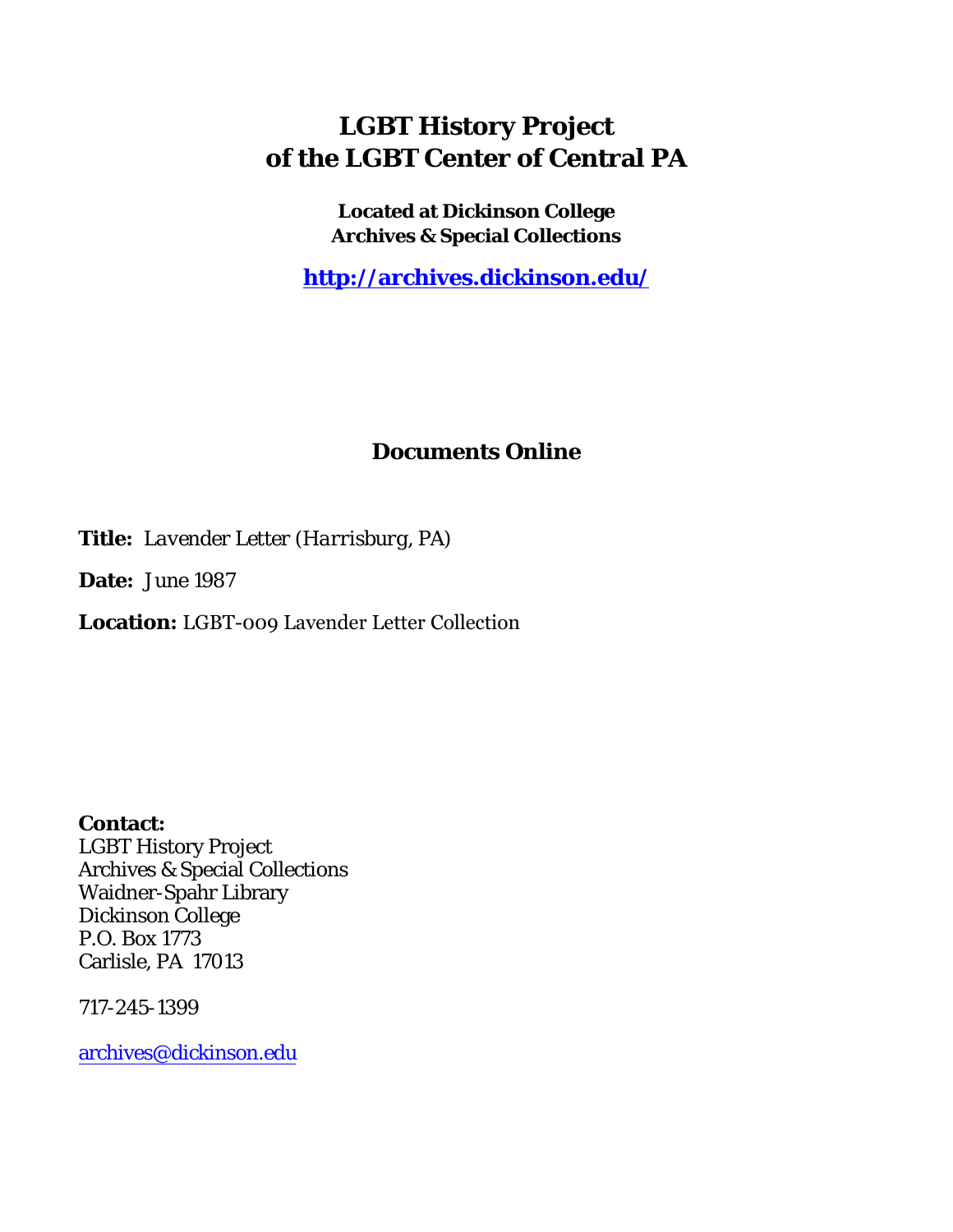## Lavender Letter

**A CALENDAR OF EVENTS FOR AND BY LESBIAN WOMEN**

| Volume 5, No. 5<br>IN CENTRAL PENNSYLVANIA<br>June 1987                                                                                                                                                                                                                                                    |                                                                                                                                                                                                                                                            |
|------------------------------------------------------------------------------------------------------------------------------------------------------------------------------------------------------------------------------------------------------------------------------------------------------------|------------------------------------------------------------------------------------------------------------------------------------------------------------------------------------------------------------------------------------------------------------|
|                                                                                                                                                                                                                                                                                                            | O ABR DE ABR DE ABR DE ABR DE ABR DE ABR DE ABR DE ABR                                                                                                                                                                                                     |
| SUNDAYS XX<br>- 7:30PMMCC Worship Service,<br>Friends Meeting House, 6th & Herr Sts., Hbg.<br><b>XX</b><br>- 7PMMCC Worship Service,<br>Unitarian Church of Lancaster, 538 W. Chestnut St.                                                                                                                 | SATURDAY, JUNE 20 - 7:30Lancaster Women<br>Potluck. Food, Women and conversation. A<br>delightful place to meet people. Call HELPLINE<br>Wed./Sun. 6:30-9:30PM at 397-0691.                                                                                |
| TUESDAY, JUNE 2 7:30PM - - 9:30PMMCC sponsored<br>Lesbian Rap Group. Open to all women in the area<br>and seeks to provide a relaxed atmosphere for<br>discussion. Quaker Meeting House, 6th & Herr Sts.                                                                                                   | CAM DEAM DEAM DEAM DEAM DEAM DEAM DEAM D<br>SATURDAY, JUNE 20 - 11AM Dignity sponsored<br>walking tour of 6 historic homes/businesses in<br>Marietta. Tour will start at the Railroad House,<br>Front & Perry Sts., Marietta. Call 234-2024.               |
| WEDNESDAY, JUNE 3 - 8:30-12Bobbi Carmitchell<br>in concert at the Golden Eagle. (?)Call G.E. for                                                                                                                                                                                                           | SUNDAY, JUNE 21 - Gay Pride Festival, Baltimore.<br>Call 301/837-5445.                                                                                                                                                                                     |
| confirmation. 170 East King Street, Lancaster.<br>FRIDAY, JUNE 5 - - 8PM-2AM Oldies But Goodies Night<br>at Altland's Ranch. Mostly Women. No charge<br>(10 miles West of York, Rt. 30).                                                                                                                   | MONDAY, JUNE 22 - 7:30PMYork Support Group.<br>Get together for support, conversation and fun<br>with people from the York area. Call 848-9142<br>for location.                                                                                            |
| FRIDAY, JUNE 5 - Jane Chambers' Play: "A Late<br>Snow" at Theater Center Philadelphia, 622 South                                                                                                                                                                                                           | SATURDAY, JUNE 23 - "The Fabulous Dyke-tones",<br>50's Rock & Roll Band at Tracks in Washington, D.C.<br>after 9.                                                                                                                                          |
| 4th Street.<br>FOR TICKETS: June 5-7: 476-7462<br>June 10-14: 849-0467<br>June 17-21: 545-5226<br>Also at Giovanni's Room, 12th & Pine Sts., Phila.<br>CAN SCAN SCAN SCAN SCAN SCAN SCAN SCANSS                                                                                                            | WEDNESDAY, JUNE 24 - 6PM-8PMM.C.C. sponsored<br>picnic and Bible Study. (See June 17).<br>WEDNESDAY, JUNE 24 - 8:30-12Bobbi Carmitchell<br>in concert at the Golden Eagle.(?) Call G.E. for<br>confirmation. 170 E. King St., Lancaster, PA                |
| FRIDAY, JUNE 5 - 7:30PM "The Women of Summer"<br>presented by the Lesbian and Gay Library/Archives<br>of Phila. and the Lesbian Hotline. Wine and cheese<br>to follow. 3500 Lancaster Ave. Phila. \$2.50.<br>Call: 222-5110 or 386-6676.                                                                   | THURSDAY, JUNE 25 - 9:30-1AMBobbi Carmitchell<br>in concert at the First Capital, corner of<br>Pershing and Phila. Sts., York, PA<br>FRIDAY, JUNE 26 - 8PM-2AMOldies But Goodies<br>Night at Altland's Ranch. Mostly women. No charge.                     |
| SATURDAY, JUNE 6 - 9:30-1:30Bobbi Carmitchell<br>in concert at the First Capital, corner of Pershing<br>and Phila., York. PA.                                                                                                                                                                              | ( 10 miles West of York, Rt. 30)<br>SATURDAY, JUNE 27 - 9:30-1AMBobbi Carmitchell<br>in concert at Bubes Brewery, 102 N. Market Street,                                                                                                                    |
| SATURDAY, JUNE 6 - 11AMIntegrity, an organ-<br>ization for Gay and Lesbian Episcopalians and<br>friends, will hold their monthly service at St.<br>Paul's Episcopal Church, 550 Wiconisco St., Hbg.                                                                                                        | Mt. Joy, PA<br><b>DEABLUEABLOCABLUEABLOCABLOCABLOCABLOCABLOCABL</b><br>SATURDAY-SUNDAY, JUNE 27-28 - 11AM-7PMSister-                                                                                                                                       |
| SUNDAY, JUNE 7 - 5PMDignity sponsored Mass -<br>potluck supper and video "Before Stonewall".<br>Friends Meeting House, 6th & Herr Sts., Hbg.                                                                                                                                                               | fire - 5th Anniversary Open-air festival in<br>celebration of women artists. Theatre, Dance,<br>Poetry, Stafe for Deaf Artists, Humor, Market-<br>place, Music, Storytelling, Children's Performance.                                                      |
| SUNDAY, JUNE 7 - Gay Pride Festival, Phila.                                                                                                                                                                                                                                                                | Cast: Alice Walker, Holly Near, Sweet Honey, Alix<br>Dobkin and many, many more. \$19 one day (\$22 at                                                                                                                                                     |
| SUNDAY, JUNE 7 - 12 NoonLancaster Annual NOW.<br>Picnic at Mountville Borough Park (Mountville, PA)<br>Food, games, music and entertainment by Bobbi<br>Carmitchell. Auction of items donated by Alan<br>Alda, Lily Tomlin, Ronnie Gilbert and more. \$5.<br>Includes food. Contact Linda Martin 393-2883. | gate). \$30 weekend (\$35 at gate). Children under<br>12 free. Work exchange available. Camping available<br>by advance reservation. Call 202/483-1010 or write:<br>Roadwork, Dep. SF, 1475 Harvard St., N.W., Wash.,<br>D.C. 20009.                       |
| Mountville Exit Off Rt. 30 - Can be seen from<br>expressway.<br>JUNE 11 - 8PMSuede in concert at Port In a<br>Storm, Baltimore, MD. \$7 (low income \$5).                                                                                                                                                  | SUNDAY, JUNE 28 - 7AMNew York City Gay Pride<br>March. \$22 per person. Will return about midnight.<br>Leaves from Labor & Industry Building Parking Lot,<br>6th & Boas Street, Hbg. Call 233-8105 for<br>reservations. Bus from Allentown call: 433-7377. |
| Call 256-4652.<br>FRIDAY, JUNE 12 - 8PM-2AM Oldies But Goodies Night<br>at Altland's Ranch. Mostly women. No charge.                                                                                                                                                                                       | Training for female<br>volunteers needed to work with female AIDS                                                                                                                                                                                          |
| (10 miles West of York, Rt. 30).<br>FRIDAY, JUNE 12 - 10PM-1AMBobbi Carmitchell in<br>concert at the 14-Carrat, West Market St., York, PA<br>SUNDAY, JUNE 14 - Dignity sponsored Flea market.                                                                                                              | patients in Hbg. area. SCAAN sponsored (South<br>Cen. Aids Assis. Network). Make your own time<br>commitment. Bring a bag lunch. Call Jackie<br>Schulze 238-2376 or Roger Beatty 236-4772.                                                                 |
| Harrisburg Drive-In, 6001 Allentown Blvd., Hbg.<br>Call 234-5850 for info. on helping or just come<br>and buy something.<br>SUNDAY, JUNE 14 - Gay Pride Festival, Washington,<br>$D.C. 202/837-5525.$<br>WEDNESDAY, JUNE 17 - 6PM-8PMM.C.C. sponsored                                                      | SPIRIT WINGSThe newsletter of Metropolitan<br>Community Church of the Spirit, Hbg. is published<br>every two months. To place your name on the<br>confidential mailing list write: MCC of the<br>Spirit, P.O. Box 11543, Hbg. PA 17108.                    |
| summer potluck picnic and Bible Study in the Park.<br>The Book of The Acts of the Apostles will be<br>studied. Call 236-7387, Hbg.<br>FRIDAY, JUNE 19 - 8PM-2AMOldies But Goodies Night<br>at Altland's Ranch. Mostly women. No charge.<br>(10 miles West of York, Rt. 30)                                 | <del>՟</del> ՟֎֎՟՟՟֎֎՟՟՟֎֎՟՟՟֎֎՟՟՟֎֎՟՟՟՟֎֎՟՟՟՟֎֎՟՟՟֎֎՟՟՟֎֎՟՟՟֎֎՟՟<br>The 12th Michigan Womyn's Music Festival. August<br>12-13-14-15-16, 1987, Hart, Michigan. Write<br>with SASE to: WWTMC, Box 22, Walhalls, Michigan,<br>49458.                         |
| FRIDAY, SATURDAY, JUNE 19 - 20 - 9:30-1:30-<br>Bobbi Carmitchell in concert at The Ground<br>Round, Taylor Bridge By-Pass, Camp Hill, PA                                                                                                                                                                   | ©™®™™®™®™®™®™®™®™®™®™®™®™®™®™®<br>NEWMR - The New England Women's Musical Retreat is<br>back! Labor Day Weekend, Sept. 4-7, 1987. For<br>info write: NEWMR, P.O. Box 217, New Haven, CT.,<br>06513. 203/523-1268.                                          |